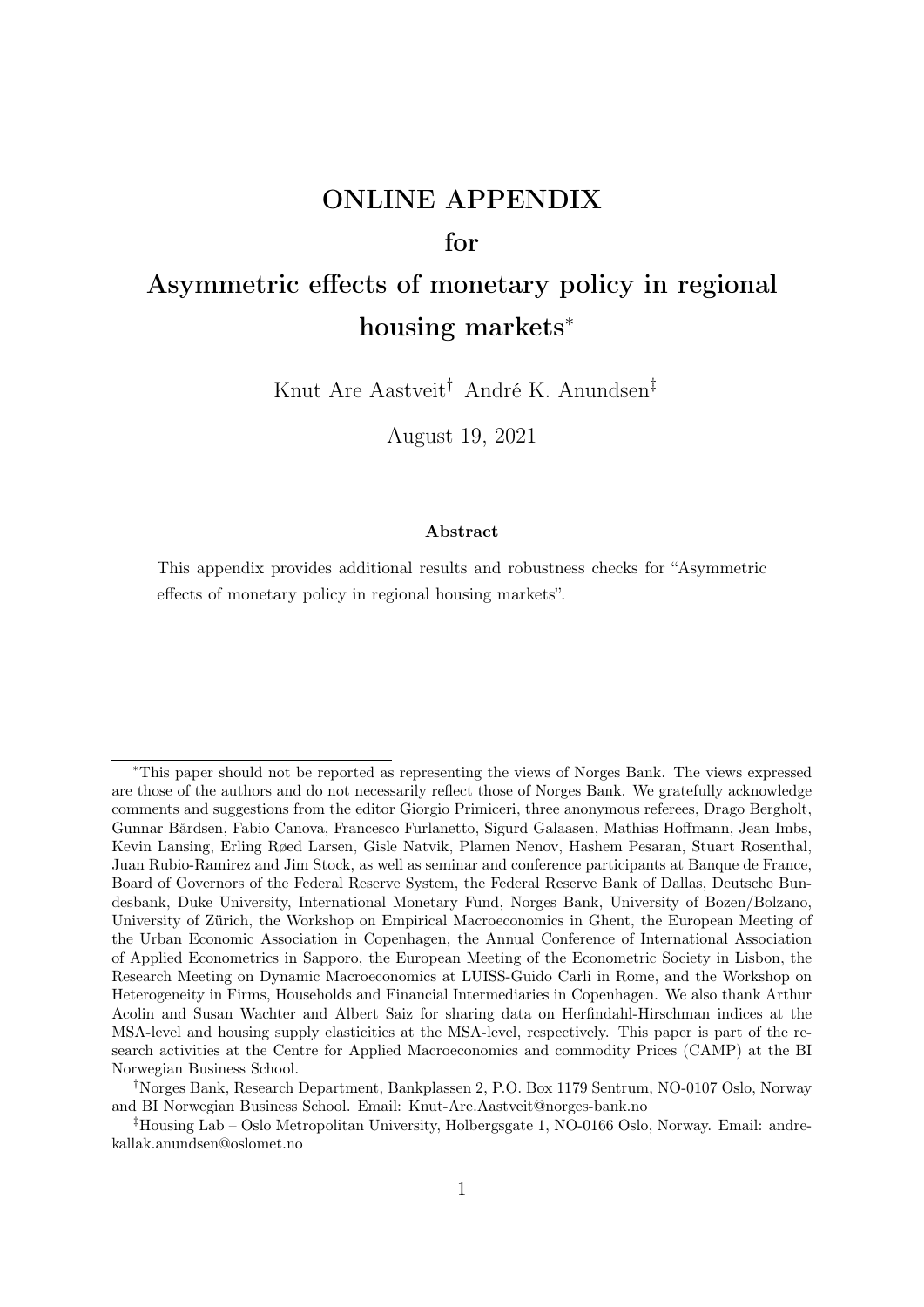## Effect of expansionary and contractionary monetary policy shocks in the largest MSAs

| Table A.1: Effect of contractionary and expansionary monetary policy shocks |  |  |
|-----------------------------------------------------------------------------|--|--|
| after two years, MSAs with population $> 1$ million                         |  |  |

| Rank           | MSA name and state                                | Elasticity | Exp.     | Contr.  |
|----------------|---------------------------------------------------|------------|----------|---------|
| $\mathbf{1}$   | Miami-Miami Beach-Kendall FL                      | 0.60       | 6.87     | $-3.53$ |
| $\,2$          | Los Angeles-Long Beach-Glendale CA                | 0.63       | 6.82     | $-3.53$ |
| $\sqrt{3}$     | Fort Lauderdale-Pompano Beach-Deerfield Beach FL  | 0.65       | 6.78     | $-3.53$ |
| $\overline{4}$ | San Francisco-Redwood City-South San Francisco CA | $0.66\,$   | 6.76     | $-3.53$ |
| $\bf 5$        | San Diego-Carlsbad CA                             | 0.67       | 6.75     | $-3.53$ |
| 6              | Oakland-Hayward-Berkeley CA                       | 0.70       | 6.70     | $-3.53$ |
| $\,7$          | Salt Lake City UT                                 | 0.75       | 6.63     | $-3.53$ |
| $\,8\,$        | New York-Jersey City-White Plains NY-NJ           | 0.76       | 6.61     | $-3.53$ |
| $\,9$          | San Jose-Sunnyvale-Santa Clara CA                 | 0.76       | 6.61     | $-3.53$ |
| 10             | New Orleans-Metairie LA                           | 0.81       | 6.53     | $-3.53$ |
| 11             | Chicago-Naperville-Arlington Heights IL           | 0.81       | 6.53     | $-3.53$ |
| 12             | Virginia Beach-Norfolk-Newport News VA-NC         | 0.82       | 6.52     | $-3.53$ |
| 13             | West Palm Beach-Boca Raton-Delray Beach FL        | 0.83       | 6.50     | $-3.53$ |
| 14             | Boston MA                                         | 0.86       | 6.45     | $-3.53$ |
| 15             | Seattle-Bellevue-Everett WA                       | 0.88       | 6.41     | $-3.53$ |
| 16             | Riverside-San Bernardino-Ontario CA               | 0.94       | 6.32     | $-3.53$ |
| 17             | New Haven-Milford CT                              | 0.98       | 6.27     | $-3.53$ |
| 18             | Tampa-St. Petersburg-Clearwater FL                | 1.00       | 6.23     | $-3.53$ |
| 19             | Cleveland-Elyria OH                               | 1.02       | 6.19     | $-3.53$ |
| 20             | Milwaukee-Waukesha-West Allis WI                  | 1.03       | 6.18     | $-3.53$ |
| 21             | Jacksonville FL                                   | 1.06       | 6.13     | $-3.53$ |
| 22             | Portland-Vancouver-Hillsboro OR-WA                | 1.07       | 6.12     | $-3.53$ |
| 23             | Orlando-Kissimmee-Sanford FL                      | 1.12       | 6.04     | $-3.53$ |
| 24             | Newark NJ-PA                                      | 1.16       | 5.98     | $-3.53$ |
| $25\,$         | Pittsburgh PA                                     | 1.20       | 5.90     | $-3.53$ |
| 26             | Baltimore-Columbia-Towson MD                      | 1.23       | 5.85     | $-3.53$ |
| $27\,$         | Detroit-Dearborn-Livonia MI                       | 1.24       | 5.84     | $-3.53$ |
| 28             | Las Vegas-Henderson-Paradise NV                   | 1.39       | 5.61     | $-3.53$ |
| 29             | Rochester NY                                      | 1.40       | 5.59     | $-3.53$ |
| 30             | Minneapolis-St. Paul-Bloomington MN-WI            | 1.45       | 5.52     | $-3.53$ |
| 31             | Hartford-West Hartford-East Hartford CT           | 1.50       | 5.44     | $-3.53$ |
| $32\,$         | Denver-Aurora-Lakewood CO                         | 1.53       | 5.39     | $-3.53$ |
| 33             | Washington-Arlington-Alexandria DC-VA-MD-WV       | 1.61       | 5.26     | $-3.53$ |
| 34             | Phoenix-Mesa-Scottsdale AZ                        | 1.61       | 5.25     | $-3.53$ |
| 35             | Philadelphia PA                                   | 1.65       | 5.20     | $-3.53$ |
| 36             | Memphis TN-MS-AR                                  | 1.76       | 5.01     | $-3.53$ |
| 37             | Buffalo-Cheektowaga-Niagara Falls NY              | 1.83       | 4.91     | $-3.53$ |
| 38             | Raleigh NC                                        | 2.11       | 4.47     | $-3.53$ |
| $39\,$         | Dallas-Plano-Irving TX                            | 2.18       | 4.36     | $-3.53$ |
| 40             | Nashville-Davidson-Murfreesboro-Franklin TN       | 2.24       | 4.26     | $-3.53$ |
| 41             | Houston-The Woodlands-Sugar Land TX               | 2.30       | $4.16\,$ | $-3.53$ |
| 42             | Louisville/Jefferson County KY-IN                 | 2.34       | 4.10     | $-3.53$ |
| 43             | St. Louis MO-IL                                   | 2.36       | 4.07     | $-3.53$ |
| 44             | Grand Rapids-Wyoming MI                           | 2.39       | 4.02     | $-3.53$ |
| 45             | Cincinnati OH-KY-IN                               | 2.46       | 3.91     | $-3.53$ |
| 46             | Atlanta-Sandy Springs-Roswell GA                  | 2.55       | 3.76     | $-3.53$ |
| 47             | Columbus OH                                       | 2.71       | 3.51     | $-3.53$ |

Continued on next page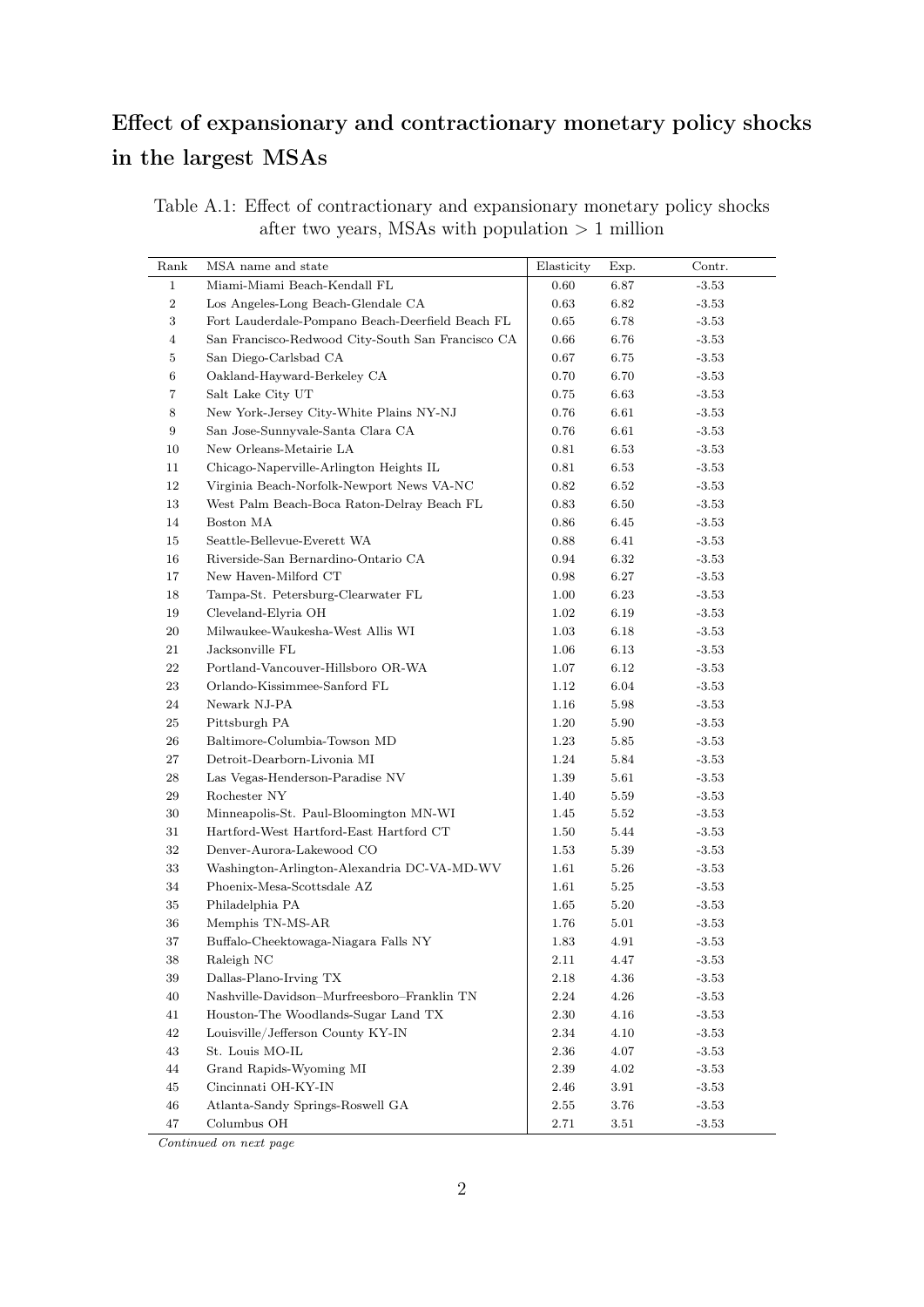| (Continued from previous page) |                                  |            |      |                |  |
|--------------------------------|----------------------------------|------------|------|----------------|--|
| Rank                           | MSA name and state               | Elasticity | Exp. | $_{\rm Contr}$ |  |
| 48                             | Fort Worth-Arlington TX          | 2.80       | 3.37 | $-3.53$        |  |
| 49                             | San Antonio-New Braunfels TX     | 2.98       | 3.08 | $-3.53$        |  |
| 50                             | Austin-Round Rock TX             | 3.00       | 3.05 | $-3.53$        |  |
| 51                             | Charlotte-Concord-Gastonia NC-SC | 3.09       | 2.91 | $-3.53$        |  |
| 52                             | Greensboro-High Point NC         | 3.10       | 2.90 | $-3.53$        |  |
| 53                             | Kansas City MO-KS                | 3.19       | 2.75 | $-3.53$        |  |
| 54                             | Oklahoma City OK                 | 3.29       | 2.59 | $-3.53$        |  |
| 55                             | Indianapolis-Carmel-Anderson IN  | 4.00       | 1.46 | $-3.53$        |  |

Table A.1 Effect of contractionary and expansionary monetary policy shocks after two years, MSAs with population  $> 1$  million

Note: This table reports estimated effects of a contractionary monetary policy shock for all MSAs in our sample with a population above one million. The calculations are based on results reported in Table 3.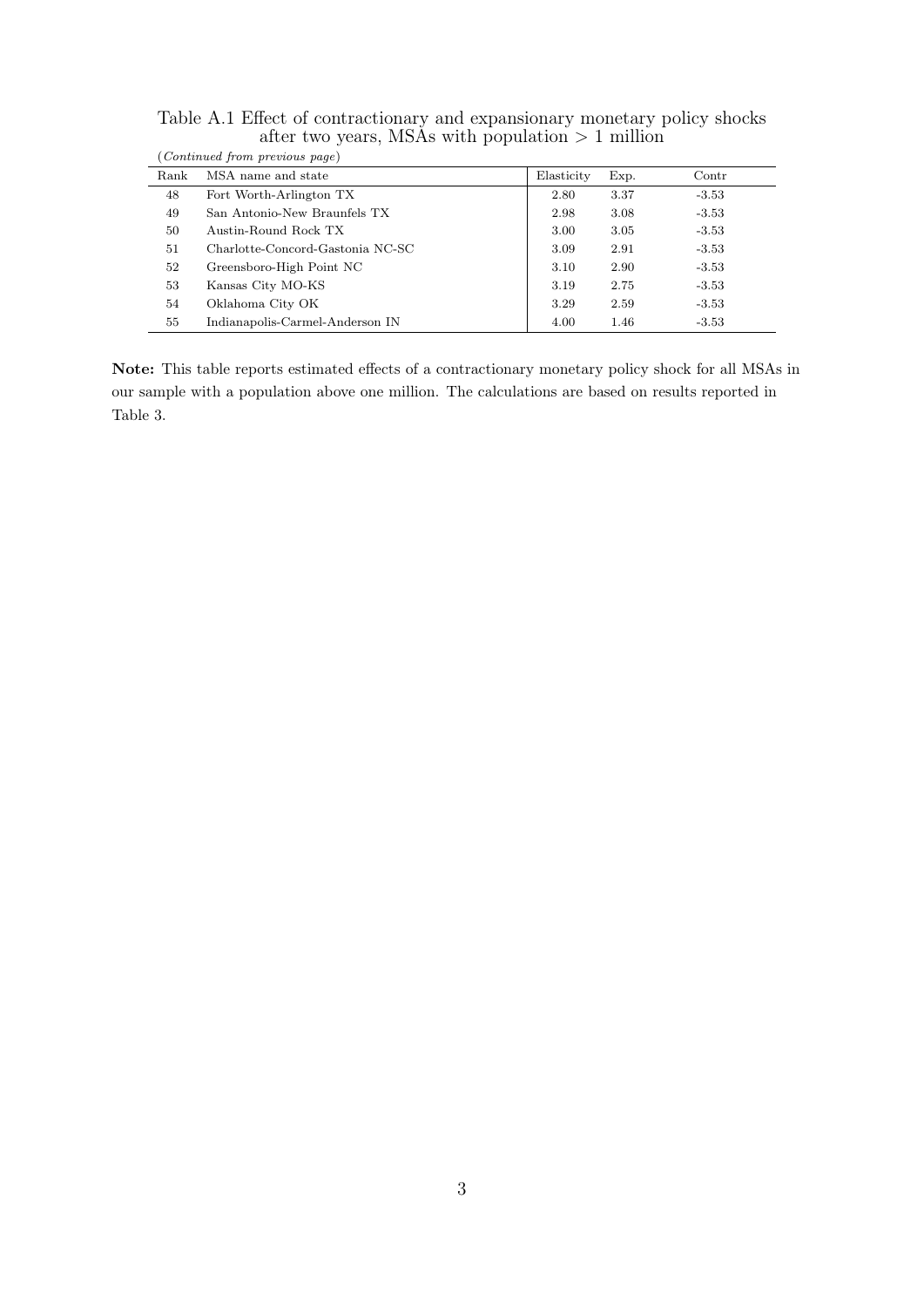### House prices and housing supply

Figure A.1: Cumulative house price growth versus cumulative change in housing starts, 1983–2007. Elastic areas (blue dots) versus inelastic areas (red dots)



Note: The figure shows a scatter plot of cumulative house price growth over our sample period versus cumulative housing starts relative to the existing stock over our sample period. We have grouped the MSAs into two groups: Areas with supply elasticities above the median (blue) and areas with supply elasticities below the median (red).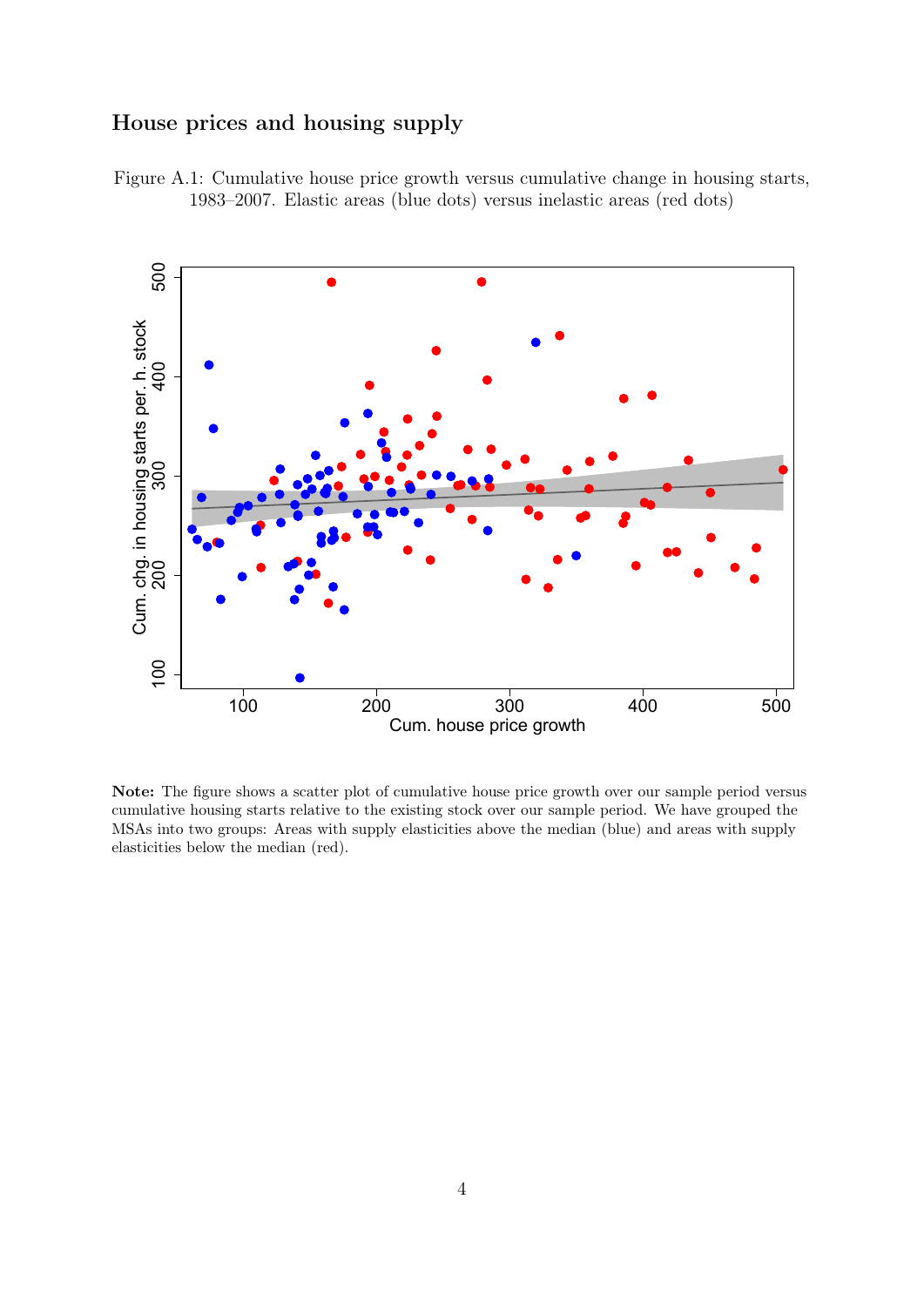Our supply-specification takes the following form:

$$
\log(\text{Starts})_{i,t} = \alpha_i + \sum_{j=1}^{4} \rho_j \log(\text{Starts})_{i,t-j} + \beta^{Incr} \Delta p h_{i,t}^{Incr.} + \beta^{Incr.} \Delta p h_{i,t}^{Incr.} \times El.
$$

$$
+ \beta^{Decr.} \Delta p h_{i,t}^{Decr.} + \beta^{Decr.} \Delta p h_{i,t}^{Decr.} \times El. + \gamma' \mathbf{Z}
$$
(A.1)

in which  $\Delta ph_{i,t}^{Incr.}$  is calculated as  $\Delta ph_{i,t}^{Incr.} = \Delta ph_{i,t}^{Incr.} \times I(\Delta ph_{i,t-1} > 0)$ , and  $I(\cdots)$ is an indicator variable taking the value 1 when the argument in the parenthesis holds, and zero otherwise. In a similar way,  $\Delta ph_{i,t}^{Decr.}$  is calculated as  $\Delta ph_{i,t}^{Decr.} = \Delta ph_{i,t}^{Incr.} \times$  $I(\Delta ph_{i,t-1} \leq 0)$ . The vector Z contains lags of house price growth in the two regimes, its interaction with the supply elasticity, lags of population growth, and lags of housing vacancies. We control for MSA fixed effects in the regressions.

<span id="page-4-0"></span>Table A.2: Supply-side dynamics.

|                                      | $(\mathrm{I})$ | (II)       | (III)      |
|--------------------------------------|----------------|------------|------------|
| $\overline{\text{Pos}}$ . HP. growth | 0.77           | 0.73       | 0.54       |
|                                      | (0.20)         | (0.19)     | (0.19)     |
| Pos. HP. growth                      | 0.19           | 0.20       | 0.16       |
| $\times$ El.                         | (0.07)         | (0.07)     | (0.07)     |
| Neg. HP. growth                      | $-1.47$        | $-1.14$    | $-0.83$    |
|                                      | (0.38)         | (0.38)     | (0.38)     |
| Neg. HP. growth                      | 0.08           | 0.16       | 0.18       |
| $\times$ El.                         | (0.18)         | (0.18)     | (0.18)     |
| MSA FE                               | YES            | <b>YES</b> | <b>YES</b> |
| Controls                             | NO.            | <b>YES</b> | YES        |
| Time FE                              | NO             | NO         | <b>YES</b> |

Note: The table shows the relationship between housing starts and house prices, where the effect depends on whether house prices are increasing or decreasing, and on the level of local area housing supply elasticities. The dependent variable is the logarithm of housing starts relative to the existing stock of houses. Results are based on estimating equation [\(A.1\)](#page-4-0) using a fixed effect estimator, and the full data set covers a panel of 262 US MSAs (Pine Bluff is excluded due to being an outlier) over the period 1983q1–2007q4. Column (I) shows results when we only include house prices and lags of the dependent variable, together with MSA-fixed effects. In Column (II), we add controls for lags of population growth and housing vacancies. In Column (III), we also control for year-by-quarter fixed effects. We use [Conley](#page-14-0) [\(1999,](#page-14-0) [2008\)](#page-14-1) standard errors that are robust to both spatial correlation and autocorrelation, by employing the code developed by [Hsiang](#page-14-2) [\(2010\)](#page-14-2). We use the QGIS-software to calculate latitudes and longitudes of MSA centroids, and set the cut-off distance for the spatial correlation at 100 miles. The kernel that is used to weigh the spatial correlations decays linearly with distance in all directions. The standard errors are reported in absolute value in parenthesis below the point estimates. To calculate MSA centroids, we use 2019 TIGER/Line files for US CBSA's from [https://www.census.gov/cgi-bin/geo/shapefiles/index.php.](https://www.census.gov/cgi-bin/geo/shapefiles/index.php)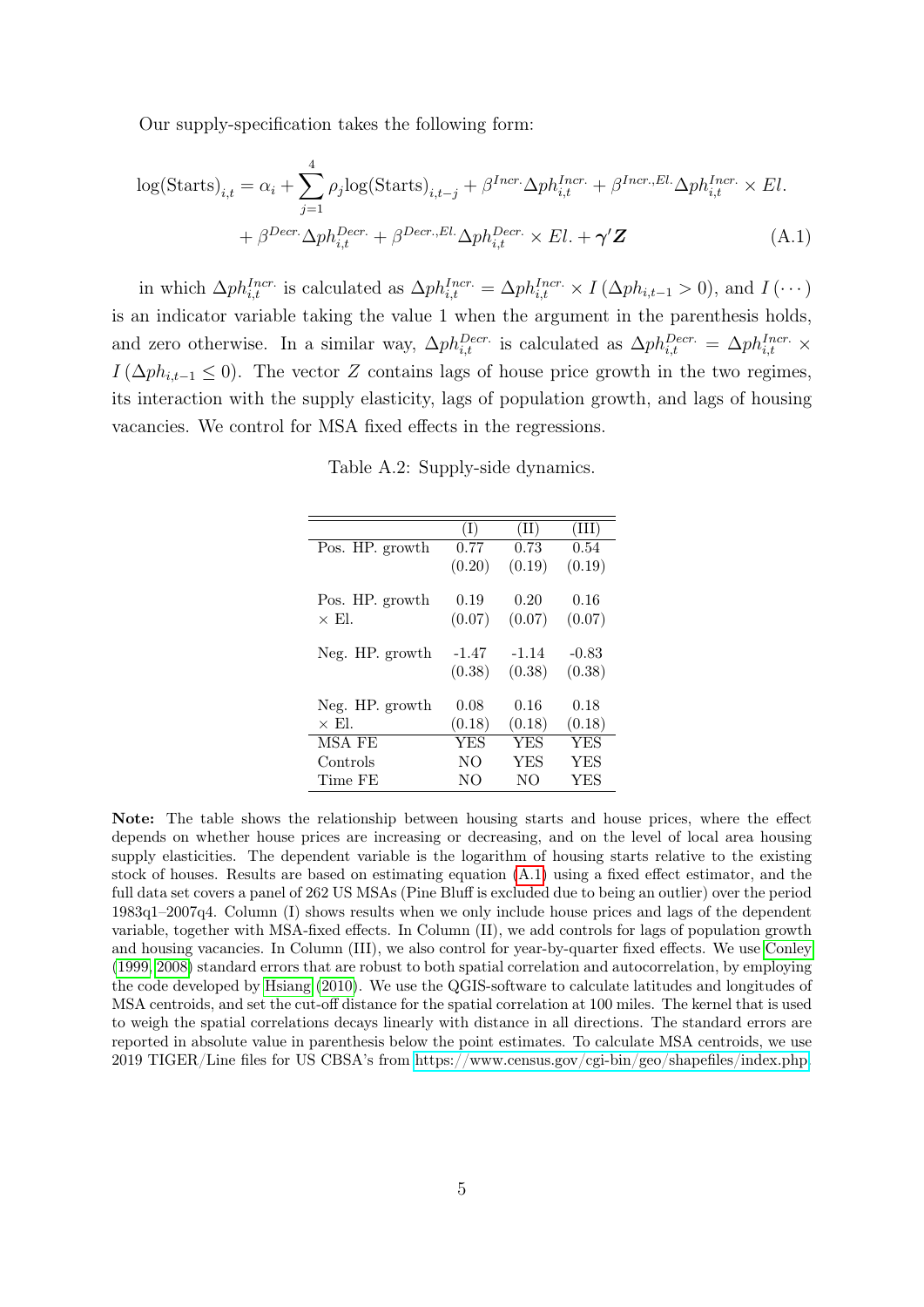#### Competition in the banking sector

|                           | $h=0$      | $h=4$      | $h=8$      | $h=12$     |
|---------------------------|------------|------------|------------|------------|
| Exp MP shock              | $-0.37$    | 6.45       | 11.99      | 10.46      |
|                           | (0.41)     | (1.37)     | (2.51)     | (3.55)     |
|                           |            |            |            |            |
| Exp MP shock              | 0.26       | $-1.49$    | $-2.53$    | $-2.42$    |
| $\times$ El.              | (0.18)     | (0.48)     | (0.80)     | (1.17)     |
|                           |            |            |            |            |
| Exp MP shock              | 0.03       | $-0.74$    | $-0.88$    | $-0.50$    |
| $\times$ HHI              | (0.07)     | (0.18)     | (0.37)     | (0.53)     |
| Exp MP shock              | $-0.02$    | 0.18       | 0.20       | 0.09       |
| $\times$ HHI $\times$ El. | (0.03)     | (0.06)     | (0.11)     | (0.17)     |
|                           |            |            |            |            |
| Contr MP shock            | $-0.46$    | $-0.03$    | $-3.42$    | $-9.33$    |
|                           | (0.52)     | (1.54)     | (2.52)     | (3.75)     |
|                           |            |            |            |            |
| Contr MP shock            | 0.32       | 0.01       | 0.75       | 1.47       |
| $\times$ El.              | (0.20)     | (0.49)     | (0.83)     | (1.16)     |
|                           |            |            |            |            |
| Contr MP shock            | 0.06       | $-0.16$    | $-0.12$    | 0.51       |
| $\times$ HHI              | (0.10)     | (0.19)     | (0.30)     | (0.45)     |
|                           |            |            |            |            |
| Contr MP shock            | $-0.03$    | $-0.00$    | $-0.05$    | $-0.17$    |
| $\times$ HHI $\times$ El. | (0.04)     | (0.06)     | (0.10)     | (0.13)     |
| Observations              | 23212      | 22160      | 21108      | 20056      |
| <b>MSAs</b>               | 263        | 263        | 263        | 263        |
| $R^2$                     | 0.268      | 0.463      | 0.499      | 0.516      |
| MSA FE                    | <b>YES</b> | <b>YES</b> | YES        | YES        |
| Controls                  | <b>YES</b> | <b>YES</b> | <b>YES</b> | <b>YES</b> |

Table A.3: Asymmetric and heterogeneous effects of monetary policy shocks on house prices. Controlling for banking competition.

Note: The table shows the effect on house prices of contractionary and expansionary monetary policy shocks when accounting for different supply elasticities and different levels of competition in the banking sector. The dependent variable is the cumulative log changes in the FHFA house price index at horizon  $h = 0, 4, 8$  and 12. Results are based on estimating an augmented version of equation (1) using a fixed effect estimator, and the data set covers a panel of 263 US MSAs over the period 1983q1–2007q4. The specification allows the response in house prices to differ depending on the elasticity of supply, as calculated in [Saiz](#page-14-3) [\(2010\)](#page-14-3), and whether the monetary policy shock is expansionary or contractionary. The specifications also include interaction between the monetary policy shocks and different levels of banking concentration, as measured through the Herfindahl-Hirchman Indices in [Acolin, An and Wachter, 2018,](#page-14-4) as well as the triple interaction between the monetary shocks, supply elasticities and HHI. We also include HHI un-interacted and interacted with the supply elasticity. We use [Conley](#page-14-0) [\(1999,](#page-14-0) [2008\)](#page-14-1) standard errors that are robust to both spatial correlation and autocorrelation, by employing the code developed by [Hsiang](#page-14-2) [\(2010\)](#page-14-2). We use the QGIS-software to calculate latitudes and longitudes of MSA centroids, and set the cut-off distance for the spatial correlation at 100 miles. The kernel that is used to weigh the spatial correlations decays linearly with distance in all directions. The standard errors are reported in absolute value in parenthesis below the point estimates. To calculate MSA centroids, we use 2019 TIGER/Line files for US CBSA's from [https://www.census.gov/cgi-bin/geo/shapefiles/index.php.](https://www.census.gov/cgi-bin/geo/shapefiles/index.php)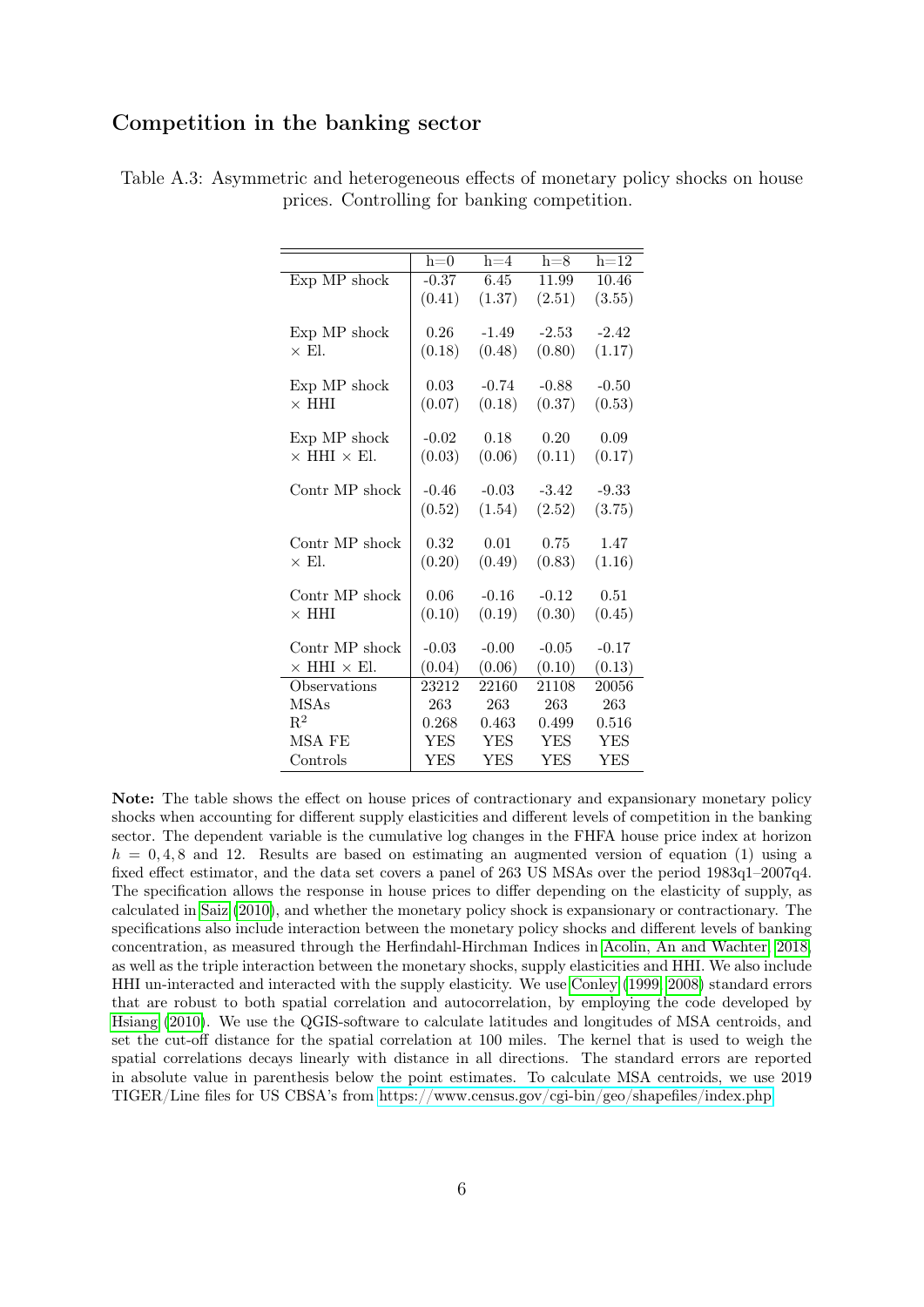#### HFI-shocks in a LP-IV

|                | $h=0$   | $h = 4$    | $h=8$      | $h=12$     |
|----------------|---------|------------|------------|------------|
| Exp MP shock   | 1.46    | 3.94       | 3.76       | 8.18       |
|                | (0.18)  | (0.71)     | (1.28)     | (1.61)     |
|                |         |            |            |            |
| Exp MP shock   | $-0.17$ | $-0.34$    | $-0.34$    | $-0.92$    |
| $\times$ El.   | (0.06)  | (0.20)     | (0.33)     | (0.42)     |
|                |         |            |            |            |
| Contr MP shock | -0.54   | 2.65       | -1.87      | $-1.18$    |
|                | (0.30)  | (1.36)     | (2.28)     | (2.44)     |
|                |         |            |            |            |
| Contr MP shock | 0.05    | $-0.93$    | $-0.41$    | $-0.47$    |
| $\times$ El.   | (0.10)  | (0.36)     | (0.59)     | (0.61)     |
| Observations   | 16724   | 15672      | 14620      | 13568      |
| <b>MSAs</b>    | 263     | 263        | 263        | 263        |
| $R^2$          | 0.388   | 0.509      | 0.596      | 0.677      |
| MSA FE         | YES     | <b>YES</b> | <b>YES</b> | <b>YES</b> |
| Controls       | YES     | YES        | YES        | YES        |

Table A.4: Asymmetric and heterogeneous effects of monetary policy shocks on house prices when using HFI shocks in a LP-IV.

Note: The table shows the effect on house prices of contractionary and expansionary monetary policy shocks when accounting for different supply elasticities when using the HFI monetary policy shocks of [Gertler and Karadi](#page-14-5) [\(2015\)](#page-14-5) in a LP-IV model. The dependent variable is the cumulative log changes in the FHFA house price index at horizon  $h = 0.4, 8$  and 12. Results are based on estimating equation (1) using a fixed effect estimator, and the data set covers a panel of 263 US MSAs countries over the period 1983q1–2007q4. The specification allows the response in house prices to differ depending on the elasticity of supply, as calculated in [Saiz](#page-14-3) [\(2010\)](#page-14-3), and whether the monetary policy shock is expansionary or contractionary. We use [Conley](#page-14-0) [\(1999,](#page-14-0) [2008\)](#page-14-1) standard errors that are robust to both spatial correlation and autocorrelation, by employing the code developed by [Hsiang](#page-14-2) [\(2010\)](#page-14-2). We use the QGIS-software to calculate latitudes and longitudes of MSA centroids, and set the cut-off distance for the spatial correlation at 100 miles. The kernel that is used to weigh the spatial correlations decays linearly with distance in all directions. The standard errors are reported in absolute value in parenthesis below the point estimates. To calculate MSA centroids, we use 2019 TIGER/Line files for US CBSA's from [https://www.census.gov/cgi-bin/geo/shapefiles/index.php.](https://www.census.gov/cgi-bin/geo/shapefiles/index.php)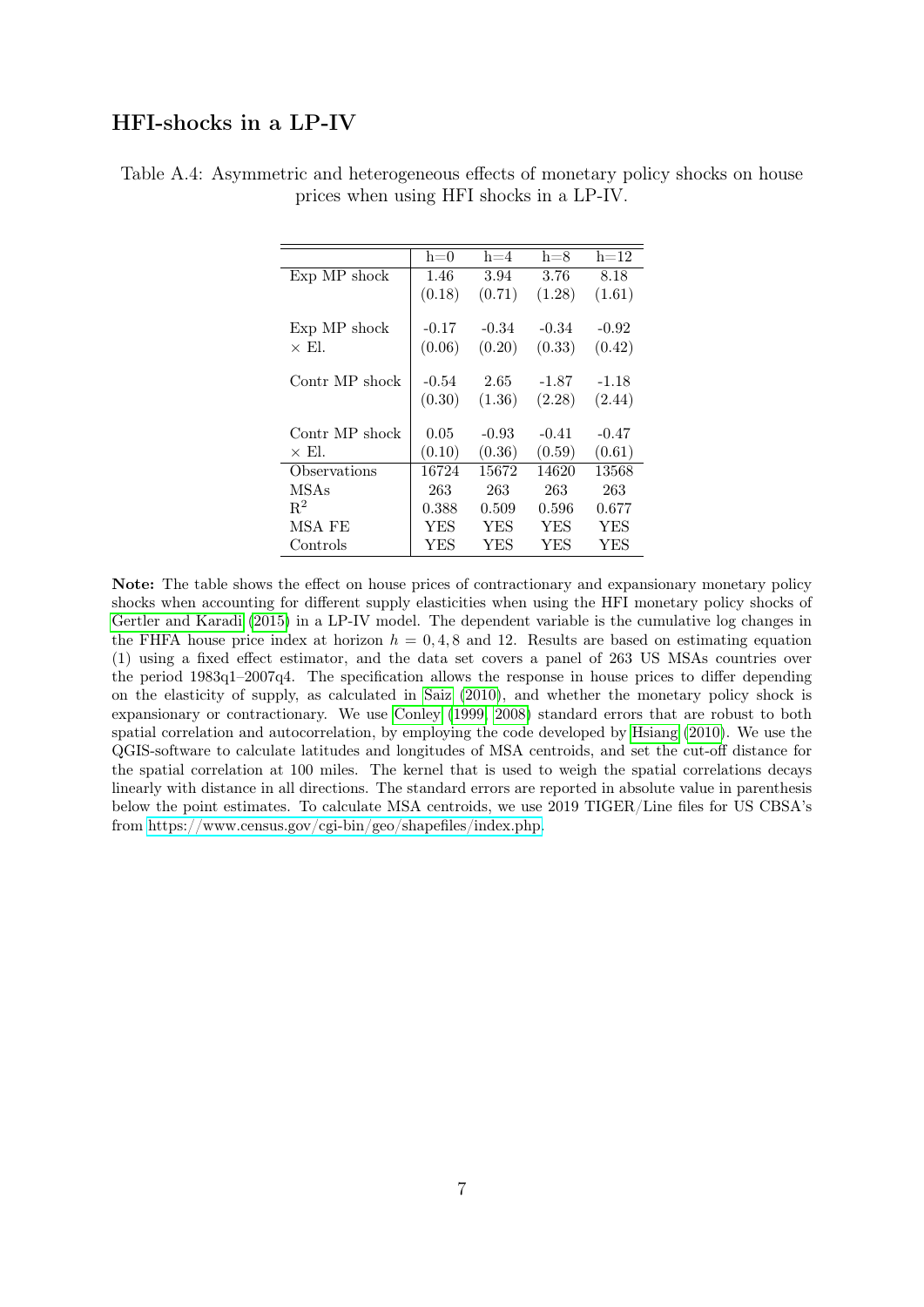#### Alternative measure of supply elasticity

|                | $h=0$   | $h = 4$ | $h=8$   | $h=12$     |
|----------------|---------|---------|---------|------------|
| Exp MP shock   | 0.09    | 1.33    | 3.75    | 2.90       |
|                | (0.12)  | (0.36)  | (0.56)  | (0.82)     |
|                |         |         |         |            |
| Exp MP shock   | $-0.39$ | 3.28    | 6.89    | 6.97       |
| $\times$ Sens. | (0.25)  | (1.19)  | (1.78)  | (2.05)     |
|                |         |         |         |            |
| Contr MP shock | 0.21    | $-0.92$ | $-3.06$ | $-5.10$    |
|                | (0.15)  | (0.45)  | (0.71)  | (1.00)     |
|                |         |         |         |            |
| Contr MP shock | $-0.59$ | $-0.22$ | $-0.28$ | $-2.35$    |
| $\times$ Sens. | (0.33)  | (1.14)  | (1.55)  | (2.24)     |
| Observations   | 23046   | 22002   | 20958   | 19914      |
| <b>MSAs</b>    | 261     | 261     | 261     | 261        |
| $R^2$          | 0.266   | 0.473   | 0.510   | 0.534      |
| MSA FE         | YES     | YES     | YES     | <b>YES</b> |
| Controls       | YES     | YES     | YES     | YES        |

Table A.5: Asymmetric and heterogeneous effects of monetary policy shocks on house prices when using sensitivity measure of [Guren et al.](#page-14-6) [\(2020\)](#page-14-6).

Note: The table shows the effect on house prices of contractionary and expansionary monetary policy shocks for different values of the sensitivity measure in [Guren et al.](#page-14-6) [\(2020\)](#page-14-6) as an alternative measure of (the inverse of) supply elasticities. The dependent variable is the cumulative log changes in the FHFA house price index at horizon  $h = 0, 4, 8$  and 12. Results are based on estimating equation (1) using a fixed effect estimator, and the data set covers a panel of 263 US MSAs countries over the period 1983q1–2007q4. The specification allows the response in house prices to differ depending on the sensitivity measure (a proxy for the inverse of the supply elasticity) by [Guren et al.](#page-14-6) [\(2020\)](#page-14-6), and whether the monetary policy shock is expansionary or contractionary. We use [Conley](#page-14-0) [\(1999,](#page-14-0) [2008\)](#page-14-1) standard errors that are robust to both spatial correlation and autocorrelation, by employing the code developed by [Hsiang](#page-14-2) [\(2010\)](#page-14-2). We use the QGIS-software to calculate latitudes and longitudes of MSA centroids, and set the cut-off distance for the spatial correlation at 100 miles. The kernel that is used to weigh the spatial correlations decays linearly with distance in all directions. The standard errors are reported in absolute value in parenthesis below the point estimates. To calculate MSA centroids, we use 2019 TIGER/Line files for US CBSA's from [https://www.census.gov/cgi-bin/geo/shapefiles/index.php.](https://www.census.gov/cgi-bin/geo/shapefiles/index.php)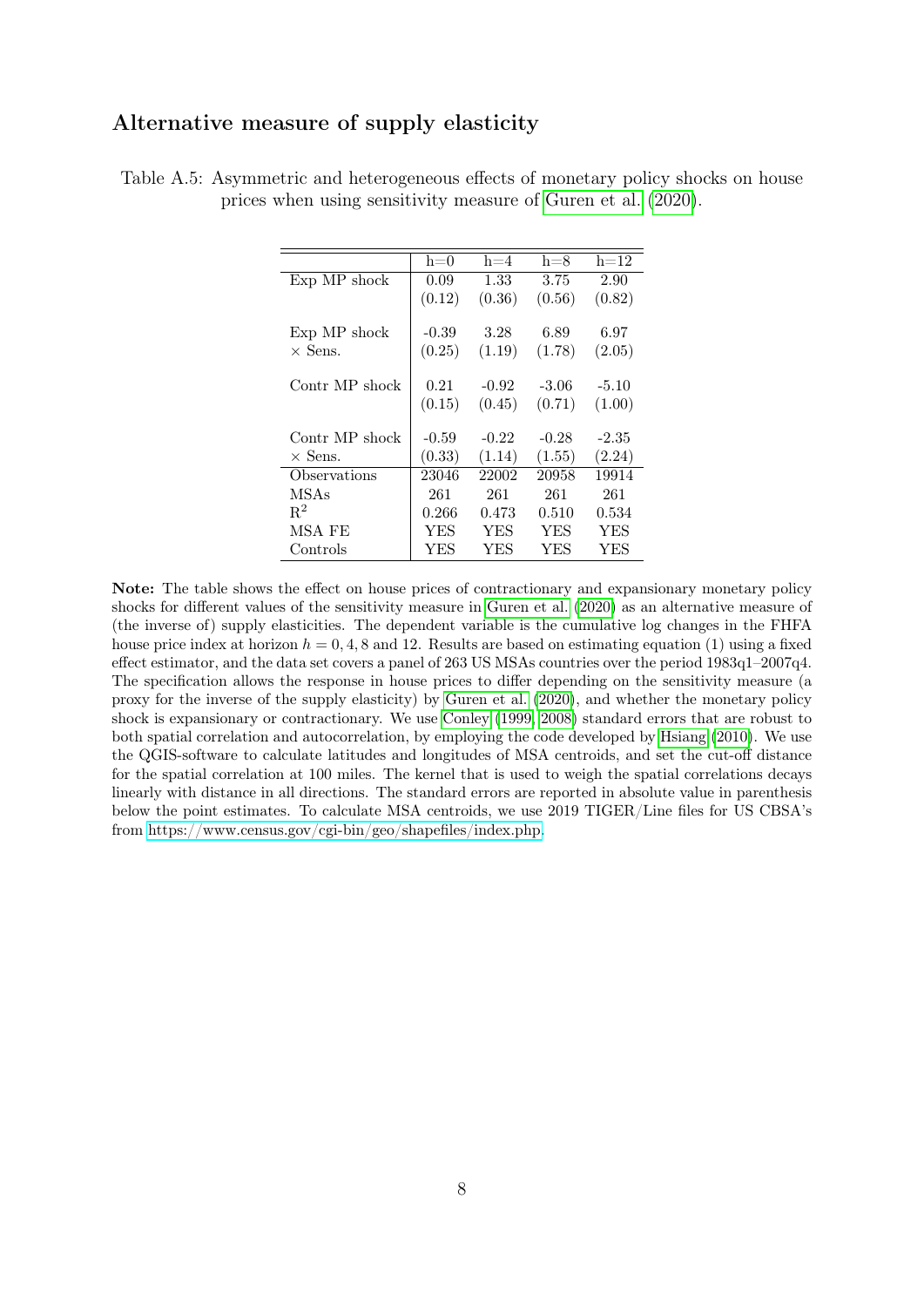#### Controlling for Census Division-by-quarter fixed effects

|                           | $h=0$   | $h=4$      | $h=8$   | $h=12$     |
|---------------------------|---------|------------|---------|------------|
| Exp MP shock $\times$ El. | 0.06    | $-0.55$    | $-0.97$ | $-1.12$    |
|                           | (0.10)  | (0.20)     | (0.32)  | (0.44)     |
|                           |         |            |         |            |
| Contr MP shock            | $-0.04$ | $-0.39$    | $-0.24$ | 0.23       |
| $\times$ El.              | (0.13)  | (0.22)     | (0.35)  | (0.44)     |
| Observations              | 23212   | 22160      | 21108   | 20056      |
| MSAs                      | 263     | 263        | 263     | 263        |
| $R^2$                     | 0.464   | 0.712      | 0.750   | 0.770      |
| MSA FE                    | YES     | <b>YES</b> | YES     | <b>YES</b> |
| Controls                  | YES     | YES        | YES     | YES        |

Table A.6: Asymmetric and heterogeneous effects of monetary policy shocks on house prices when controlling for Census Division-by-quarter fixed effects.

Note: The table shows the effect on house prices of contractionary and expansionary monetary policy shocks when accounting for different supply elasticities and controlling for Census Division-by-quarter fixed effects. The dependent variable is the cumulative log changes in the FHFA house price index at horizon  $h = 0, 4, 8$  and 12. Results are based on estimating equation (1) using a fixed effect estimator, and the data set covers a panel of 263 US MSAs over the period 1983Q1–2007Q4. The specification allows the response in house prices to differ depending on the elasticity of supply, as calculated in [Saiz](#page-14-3) [\(2010\)](#page-14-3), and whether the monetary policy shock is expansionary or contractionary. We also control for Census Division-by-quarter fixed effects. This means that the common effects of contractionary and expansionary shocks are soaked up by the fixed effects, which is why we only tabulate the interaction effects. We use [Conley](#page-14-0) [\(1999,](#page-14-0) [2008\)](#page-14-1) standard errors that are robust to both spatial correlation and autocorrelation, by employing the code developed by [Hsiang](#page-14-2) [\(2010\)](#page-14-2). We use the QGIS-software to calculate latitudes and longitudes of MSA centroids, and set the cut-off distance for the spatial correlation at 100 miles. The kernel that is used to weigh the spatial correlations decays linearly with distance in all directions. The standard errors are reported in absolute value in parenthesis below the point estimates.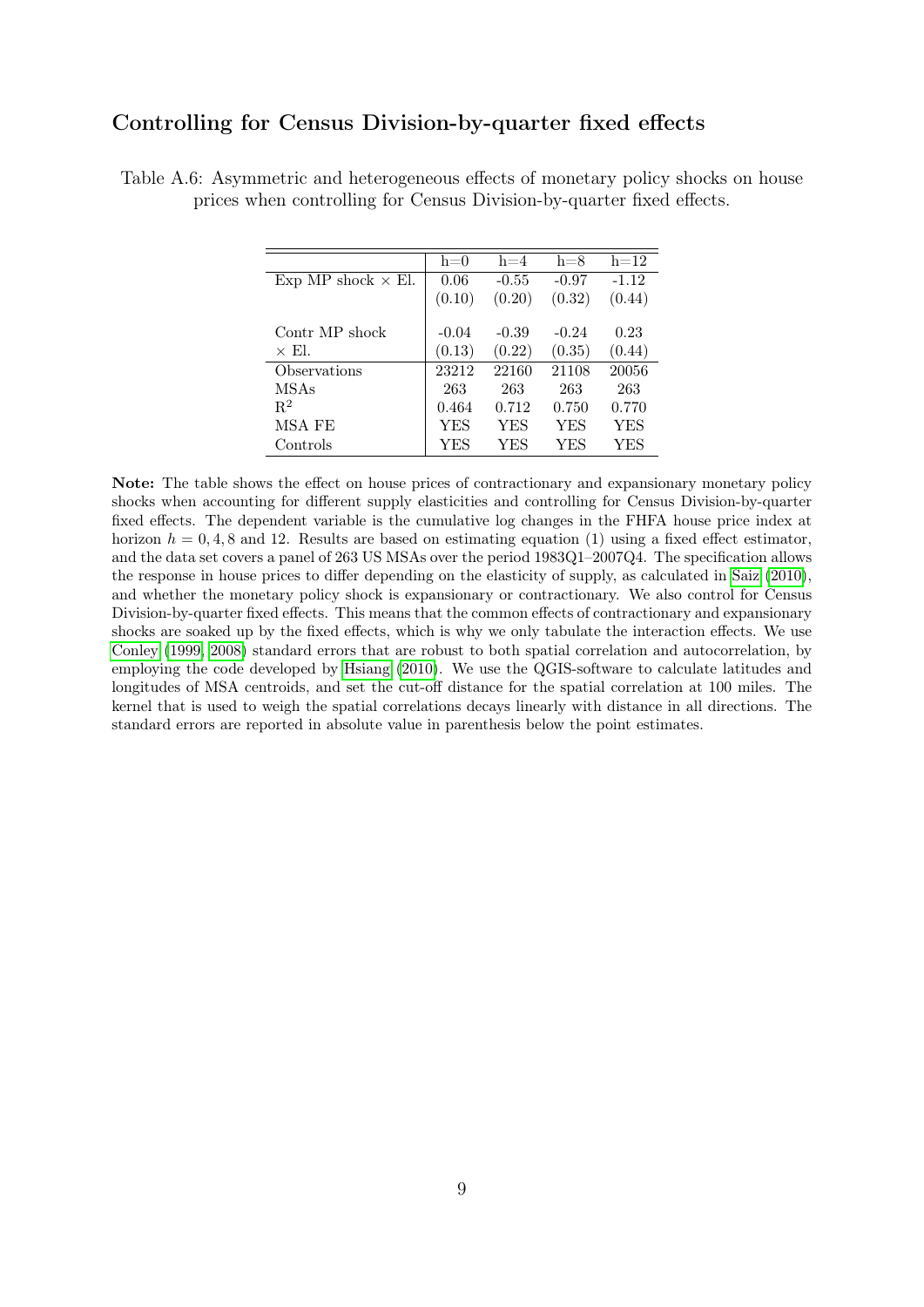#### Demographics

|                             | $h=0$      | $h=4$      | $h=8$      | $h=12$     |
|-----------------------------|------------|------------|------------|------------|
| Exp MP shock                | $-0.25$    | 2.69       | 7.39       | 7.47       |
|                             | (0.23)     | (0.82)     | (1.33)     | (1.87)     |
|                             |            |            |            |            |
| Exp MP shock                | 0.14       | $-0.54$    | $-1.42$    | $-1.80$    |
| $\times$ El.                | (0.08)     | (0.26)     | (0.40)     | (0.56)     |
|                             |            | $-22.07$   |            |            |
| Exp MP shock                | $-1.14$    |            | $-20.60$   | 1.29       |
| $\times$ Young              | (4.93)     | (17.55)    | (26.37)    | (35.10)    |
| Exp MP shock                | $-1.01$    | 7.57       | 6.26       | $-3.61$    |
| $\times$ Young $\times$ El. | (1.65)     | (5.14)     | (7.66)     | (10.13)    |
|                             |            |            |            |            |
| Contr MP shock              | $-0.05$    | $-0.79$    | $-3.35$    | $-6.12$    |
|                             | (0.30)     | (1.01)     | (1.66)     | (2.39)     |
|                             |            |            |            |            |
| Contr MP shock              | 0.10       | $-0.06$    | 0.18       | 0.44       |
| $\times$ El.                | (0.12)     | (0.30)     | (0.48)     | (0.67)     |
|                             |            |            |            |            |
| Contr MP shock              | $-5.05$    | $-13.57$   | $-0.41$    | 33.97      |
| $\times$ Young              | (5.82)     | (16.72)    | (25.66)    | (38.07)    |
|                             |            |            |            |            |
| Contr MP shock              | 3.24       | 4.62       | 0.46       | $-12.17$   |
| $\times$ Young $\times$ El. | (2.03)     | (4.54)     | (7.01)     | (10.34)    |
| Observations                | 23141      | 22093      | 21045      | 19997      |
| <b>MSAs</b>                 | 262        | 262        | 262        | 262        |
| $R^2$                       | 0.266      | 0.473      | 0.513      | 0.532      |
| MSA FE                      | YES        | YES        | <b>YES</b> | <b>YES</b> |
| Controls                    | <b>YES</b> | <b>YES</b> | YES        | YES        |

Table A.7: Asymmetric and heterogeneous effects of monetary policy shocks on house prices. Controlling for the fraction of young people.

Note: The table shows the effect on house prices of contractionary and expansionary monetary policy shocks when accounting for different supply elasticities and different demographics. The dependent variable is the cumulative log changes in the FHFA house price index at horizon  $h = 0.4, 8$  and 12. Results are based on estimating an augmented version of equation (1) using a fixed effect estimator, and the data set covers a panel of 262 US MSAs over the period 1983q1–2007q4. The specification allows the response in house prices to differ depending on the elasticity of supply, as calculated in [Saiz](#page-14-3) [\(2010\)](#page-14-3), and whether the monetary policy shock is expansionary or contractionary. We also control for the fraction of young people, the interaction between fraction of young and the monetary policy shocks, the interaction between the fraction of young and the supply elasticity, as well as the triple interaction between the fraction of young, the supply elasticity, and the monetary policy shocks. We also include double and triple interactions between the fraction of young and the control variables. The fraction of young is defined as the fraction of people in the age group 20–34 relative to the number of people aged above 20 years. We use [Conley](#page-14-0) [\(1999,](#page-14-0) [2008\)](#page-14-1) standard errors that are robust to both spatial correlation and autocorrelation, by employing the code developed by [Hsiang](#page-14-2) [\(2010\)](#page-14-2). We use the QGIS-software to calculate latitudes and longitudes of MSA centroids, and set the cut-off distance for the spatial correlation at 100 miles. The kernel that is used to weigh the spatial correlations decays linearly with distance in all directions. The standard errors are reported in absolute value in parenthesis below the point estimates. To calculate MSA centroids, we use 2019 TIGER/Line files for US CBSA's from [https://www.census.gov/cgi-bin/geo/shapefiles/index.php.](https://www.census.gov/cgi-bin/geo/shapefiles/index.php)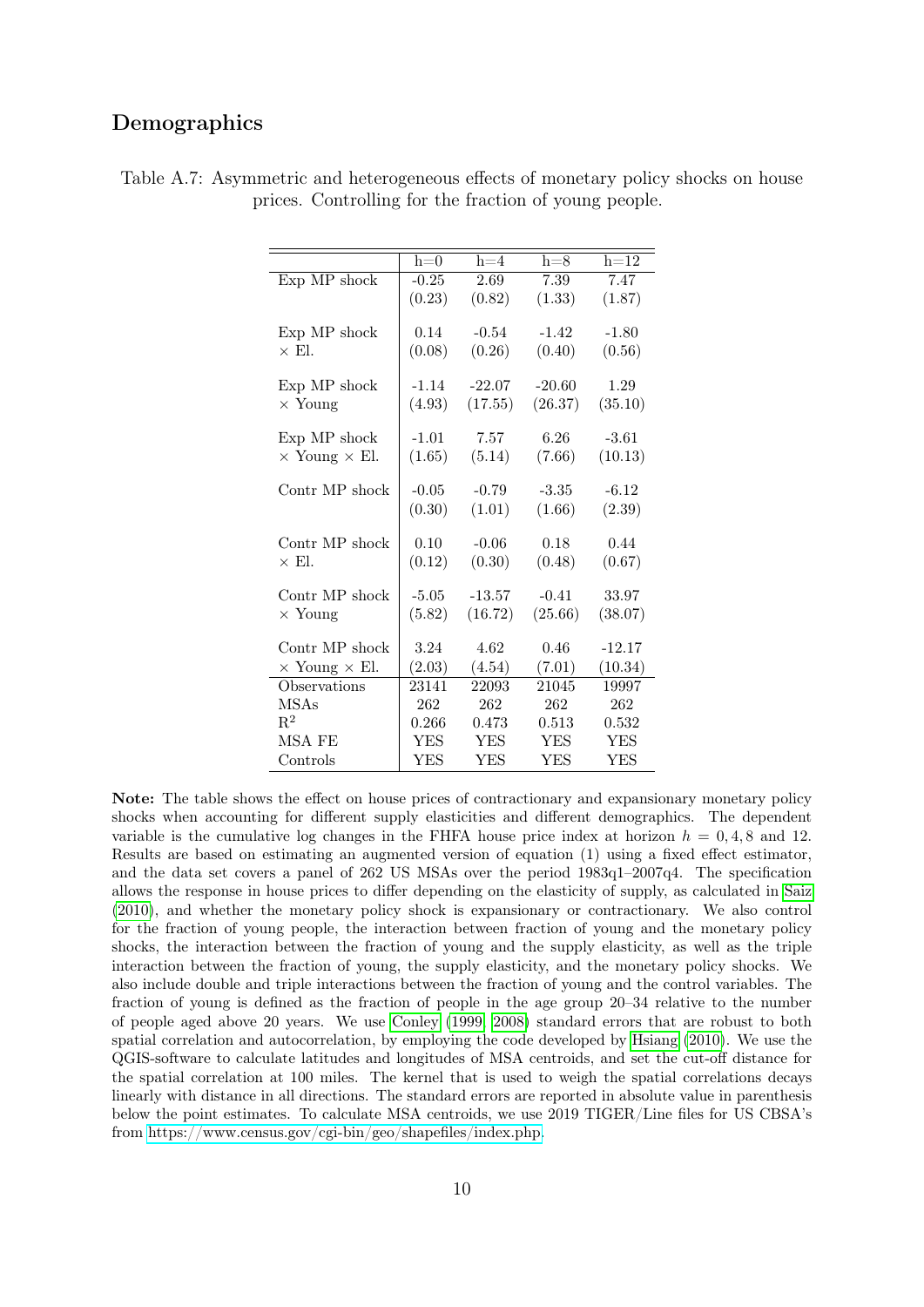### Greenbook forecasts

|                | $h=0$   | $h = 4$ | $h=8$   | $h=12$     |
|----------------|---------|---------|---------|------------|
| Exp MP shock   | $-0.35$ | 2.23    | 7.15    | 7.15       |
|                | (0.23)  | (0.75)  | (1.26)  | (1.85)     |
|                |         |         |         |            |
| Exp MP shock   | 0.11    | $-0.65$ | $-1.63$ | $-2.18$    |
| $\times$ El.   | (0.09)  | (0.24)  | (0.39)  | (0.55)     |
|                |         |         |         |            |
| Contr MP shock | $-0.12$ | $-0.04$ | $-2.07$ | -5.86      |
|                | (0.30)  | (0.99)  | (1.62)  | (2.33)     |
|                |         |         |         |            |
| Contr MP shock | 0.15    | $-0.07$ | 0.39    | 0.89       |
| $\times$ El.   | (0.11)  | (0.29)  | (0.47)  | (0.65)     |
| Observations   | 23212   | 22160   | 21108   | 20056      |
| <b>MSAs</b>    | 263     | 263     | 263     | 263        |
| $R^2$          | 0.289   | 0.504   | 0.536   | 0.555      |
| MSA FE         | YES     | YES     | YES     | <b>YES</b> |
| Controls       | YES     | YES     | YES     | <b>YES</b> |

Table A.8: Asymmetric and heterogeneous effects of monetary policy shocks on house prices. Controlling for Greenbook forecasts.

Note: The table shows the effect on house prices of contractionary and expansionary monetary policy shocks when accounting for different supply elasticities and controlling for Greenbook forecasts. The dependent variable is the cumulative log changes in the FHFA house price index at horizon  $h = 0, 4, 8$  and 12. Results are based on estimating equation (1) using a fixed effect estimator, and the data set covers a panel of 263 US MSAs over the period 1983q1–2007q4. The specification allows the response in house prices to differ depending on the elasticity of supply, as calculated in [Saiz](#page-14-3) [\(2010\)](#page-14-3), and whether the monetary policy shock is expansionary or contractionary. Greenbook forecasts are added as controls. We add the nowcast, the 1-quarter ahead, and the 2-quarters ahead forecasts for GDP, inflation and unemployment rates. We use [Conley](#page-14-0) [\(1999,](#page-14-0) [2008\)](#page-14-1) standard errors that are robust to both spatial correlation and autocorrelation, by employing the code developed by [Hsiang](#page-14-2) [\(2010\)](#page-14-2). We use the QGIS-software to calculate latitudes and longitudes of MSA centroids, and set the cut-off distance for the spatial correlation at 100 miles. The kernel that is used to weigh the spatial correlations decays linearly with distance in all directions. The standard errors are reported in absolute value in parenthesis below the point estimates. To calculate MSA centroids, we use 2019 TIGER/Line files for US CBSA's from [https://www.census.gov/cgi-bin/geo/shapefiles/index.php.](https://www.census.gov/cgi-bin/geo/shapefiles/index.php)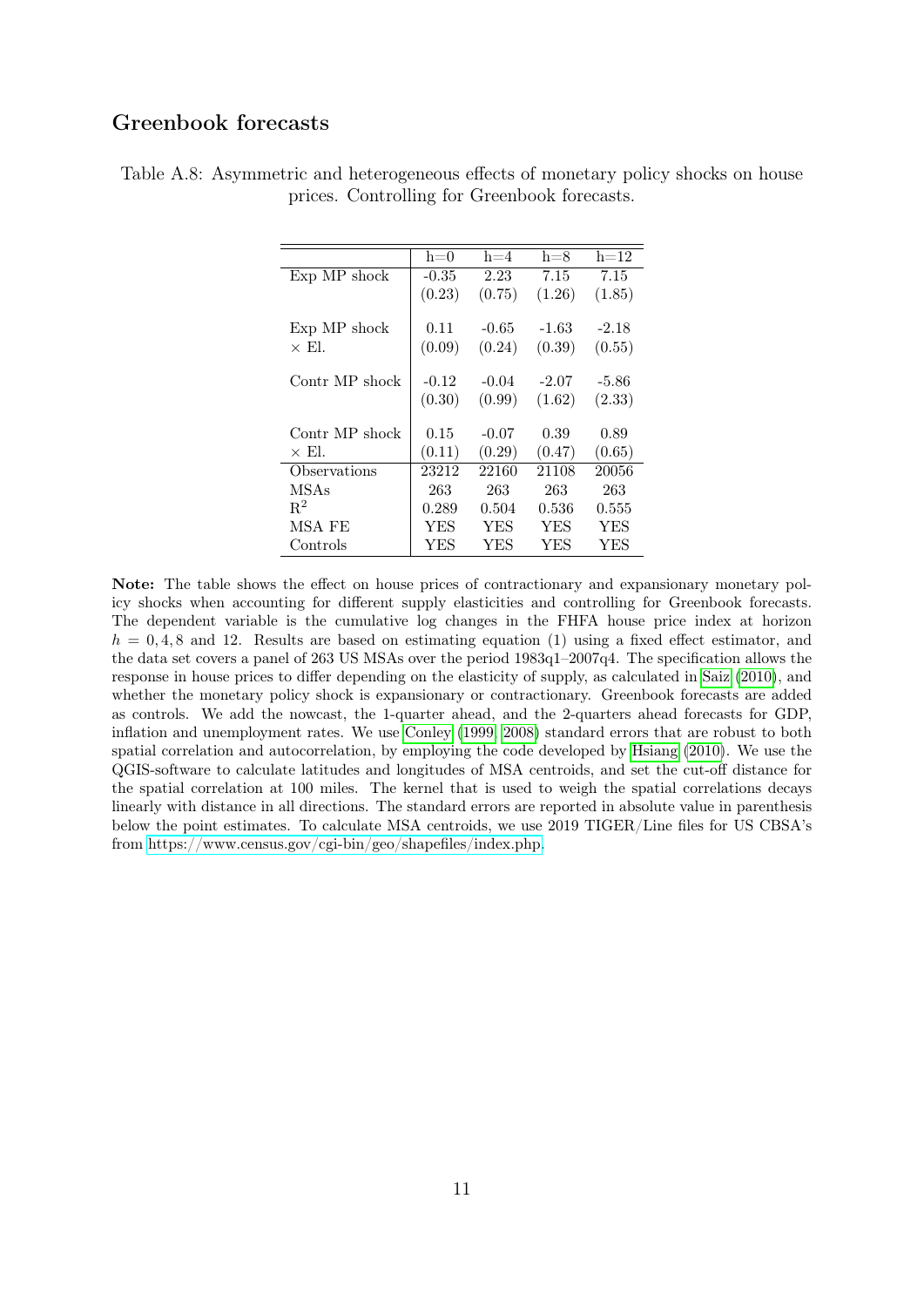#### Controlling for non-linearities

|                | $h=0$   | $h = 4$ | $h=8$   | $h=12$ |
|----------------|---------|---------|---------|--------|
| Exp MP shock   | $-0.51$ | 6.67    | 12.01   | 10.66  |
|                | (0.28)  | (1.14)  | (1.94)  | (2.44) |
|                |         |         |         |        |
| Exp MP shock   | 0.12    | $-1.37$ | $-2.64$ | -2.37  |
| $\times$ El.   | (0.09)  | (0.33)  | (0.55)  | (0.68) |
|                |         |         |         |        |
| Contr MP shock | $-0.35$ | -1.33   | -4.67   | -7.01  |
|                | (0.30)  | (1.05)  | (1.74)  | (2.50) |
|                |         |         |         |        |
| Contr MP shock | 0.16    | 0.02    | 0.38    | 0.35   |
| $\times$ El.   | (0.12)  | (0.31)  | (0.51)  | (0.71) |
| Observations   | 23212   | 22160   | 21108   | 20056  |
| <b>MSAs</b>    | 263     | 263     | 263     | 263    |
| $\mathbf{R}^2$ | 0.266   | 0.464   | 0.498   | 0.515  |
| MSA FE         | YES     | YES     | YES     | YES    |
| Controls       | YES     | YES     | YES     | YES    |

Table A.9: Asymmetric and heterogeneous effects of monetary policy shocks on house prices. Controlling for non-linear effects of monetary policy depending on the size of the shock.

Note: The table shows the effect on house prices of contractionary and expansionary monetary policy shocks when accounting for different supply elasticities and potential non-linear effects of monetary policy shocks. The dependent variable is the cumulative log changes in the FHFA house price index at horizon  $h = 0, 4, 8$  and 12. Results are based on estimating equation (1) using a fixed effect estimator, and the data set covers a panel of 263 US MSAs over the period 1983q1–2007q4. The specification allows the response in house prices to differ depending on the elasticity of supply, as calculated in [Saiz](#page-14-3) [\(2010\)](#page-14-3), and whether the monetary policy shock is expansionary or contractionary. We follow [Tenreyro and Thwaites](#page-14-7) [\(2016\)](#page-14-7) and add the third power of the monetary policy shock as well as its interaction with the supply elasticity to control for potential non-linear effects. We use [Conley](#page-14-0) [\(1999,](#page-14-0) [2008\)](#page-14-1) standard errors that are robust to both spatial correlation and autocorrelation, by employing the code developed by [Hsiang](#page-14-2) [\(2010\)](#page-14-2). We use the QGIS-software to calculate latitudes and longitudes of MSA centroids, and set the cut-off distance for the spatial correlation at 100 miles. The kernel that is used to weigh the spatial correlations decays linearly with distance in all directions. The standard errors are reported in absolute value in parenthesis below the point estimates. To calculate MSA centroids, we use 2019 TIGER/Line files for US CBSA's from [https://www.census.gov/cgi-bin/geo/shapefiles/index.php.](https://www.census.gov/cgi-bin/geo/shapefiles/index.php)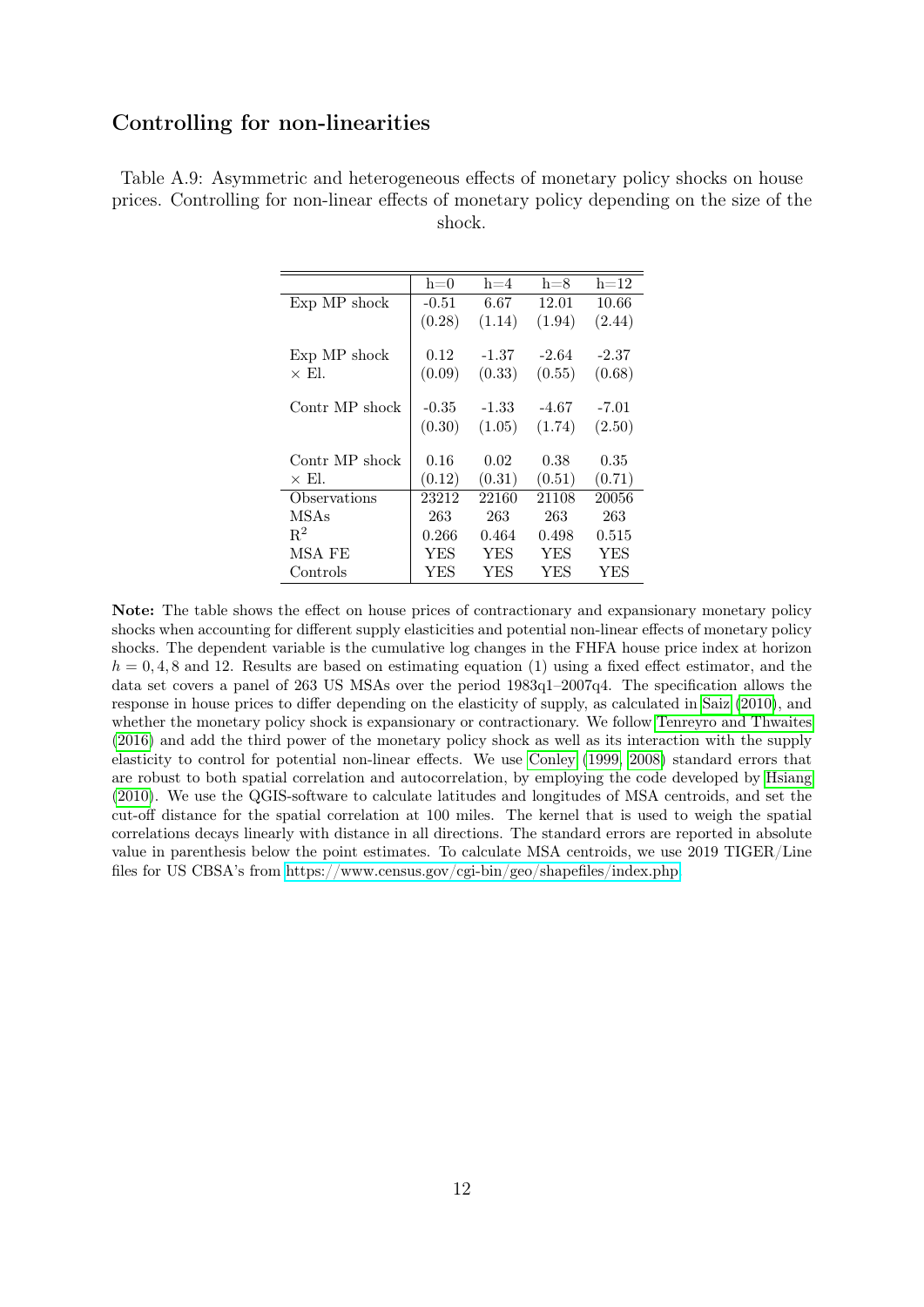#### MSA-by-MSA analysis

For MSA  $i$ , we estimate the following specification:

$$
ph_{i,t+h} - ph_{i,t-1} = \alpha_i + \beta_{i,h}^{Exp}RR_t^{Exp} + \beta_{i,h}^{Cont}RR_t^{Cont} + \mathbf{\Gamma}_i \mathbf{W}_{i,t} + \varepsilon_{i,t}
$$
 (A.2)

With N MSAs and H horizons, this gives us two  $N \times H$  matrices of the response to contractionary and expansionary shocks. Thus, the mean group estimators for quintile  $q$ at horizon  $h$  are given by:

$$
\beta_{q,h}^{Exp.} = \frac{1}{N_q} \sum_{j \in q} \beta_{j,h}^{Exp.}
$$

$$
\beta_{q,h}^{Cont.} = \frac{1}{N_q} \sum_{j \in q} \beta_{j,h}^{Cont.}
$$

Table A.10: Asymmetric effects of monetary policy, grouping by quartiles.

|                |         | Expansionary shock: |                       |         |         |  |  |  |
|----------------|---------|---------------------|-----------------------|---------|---------|--|--|--|
| Horizon        | Q1      | $\mathrm{Q}2$       | Q3                    | Q4      | Q5      |  |  |  |
| $\overline{0}$ | 0.15    | 0.08                | 0.49                  | 0.60    | 0.22    |  |  |  |
|                | (0.20)  | (0.18)              | (0.30)                | (0.24)  | (0.23)  |  |  |  |
| 4              | 4.02    | 2.12                | 1.59                  | 0.81    | 1.58    |  |  |  |
|                | (0.59)  | (0.58)              | (0.67)                | (0.61)  | (0.49)  |  |  |  |
| 8              | 8.80    | 5.66                | 3.73                  | 2.65    | 2.26    |  |  |  |
|                | (0.91)  | (0.90)              | (0.91)                | (0.90)  | (0.66)  |  |  |  |
| 12             | 9.39    | 6.57                | 3.12                  | 2.40    | 0.66    |  |  |  |
|                | (1.27)  | (1.24)              | (1.20)                | (1.34)  | (0.93)  |  |  |  |
|                |         |                     | Contractionary shock: |         |         |  |  |  |
| Horizon        | Q1      | Q2                  | Q3                    | $Q_4$   | Q5      |  |  |  |
| $\overline{0}$ | $-0.06$ | 0.34                | 0.20                  | 0.69    | 0.67    |  |  |  |
|                | (0.20)  | (0.28)              | (0.34)                | (0.36)  | (0.42)  |  |  |  |
| 4              | $-0.58$ | 0.29                | $-0.27$               | $-1.16$ | 0.15    |  |  |  |
|                | (0.71)  | (0.76)              | (0.70)                | (0.72)  | (0.62)  |  |  |  |
| 8              | $-2.85$ | $-2.25$             | $-1.84$               | $-2.77$ | $-0.72$ |  |  |  |
|                | (1.03)  | (1.07)              | (1.10)                | (1.02)  | (0.94)  |  |  |  |
| 12             | $-3.56$ | $-4.63$             | $-4.00$               | $-3.76$ | $-2.61$ |  |  |  |
|                | (1.48)  | (1.40)              | (1.25)                | (1.26)  | (1.11)  |  |  |  |

Note: The table shows mean estimates of the effect of contractionary and expansionary shocks at different horizons when we group the areas into quartiles depending on their housing supply elasticity. The numbers in parentheses are (absolute) standard errors. The underlying model for each MSA allows for full heterogeneity in all coefficients and is estimated using the mean group estimator of [Pesaran and](#page-14-8) [Smith](#page-14-8) [\(1995\)](#page-14-8).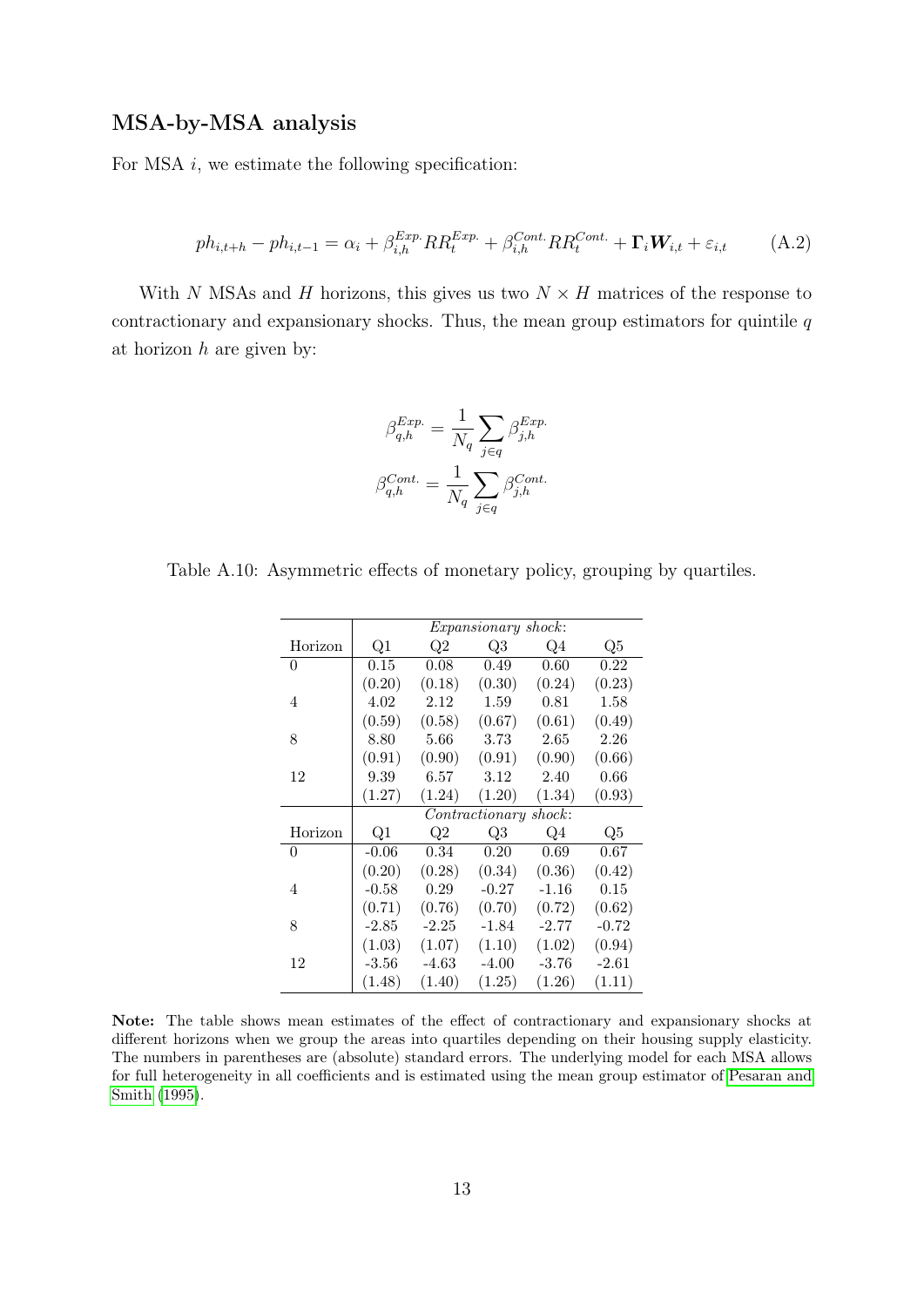### Balanced panel

|                | $h=0$   | $h = 4$ | $h=8$   | $h=12$  |
|----------------|---------|---------|---------|---------|
| Exp MP shock   | $-0.17$ | 4.00    | 9.68    | 11.08   |
|                | (0.33)  | (1.14)  | (1.88)  | (2.63)  |
| Exp MP shock   | 0.09    | $-1.32$ | $-2.65$ | -3.81   |
| $\times$ El.   | (0.16)  | (0.45)  | (0.71)  | (1.00)  |
| Contr MP shock | 0.22    | $-0.08$ | $-2.92$ | $-6.08$ |
|                | (0.44)  | (1.44)  | (2.39)  | (3.49)  |
| Contr MP shock | $-0.11$ | $-0.81$ | $-0.69$ | $-0.21$ |
| $\times$ El.   | (0.22)  | (0.54)  | (0.86)  | (1.21)  |
| Observations   | 13961   | 13373   | 12785   | 12197   |
| <b>MSAs</b>    | 147     | 147     | 147     | 147     |
| $\mathbf{R}^2$ | 0.352   | 0.504   | 0.512   | 0.514   |
| MSA FE         | YES     | YES     | YES     | YES     |
| Controls       | YES     | YES     | YES     | YES     |

Table A.11: Asymmetric and heterogeneous effects of monetary policy shocks on house prices using a balanced panel.

Note: The table shows the effect on house prices of contractionary and expansionary monetary policy shocks when accounting for different supply elasticities. The dependent variable is the cumulative log changes in the FHFA house price index at horizon  $h = 0, 4, 8$  and 12. Results are based on estimating equation (1) using a fixed effect estimator and the data set covers a balanced panel of the 147 MSAs for which we have data over the full period 1983q1–2007q4. The specification allows the response in house prices to differ depending on the elasticity of supply, as calculated in [Saiz](#page-14-3) [\(2010\)](#page-14-3), and whether the monetary policy shock is expansionary or contractionary. We use [Conley](#page-14-0) [\(1999,](#page-14-0) [2008\)](#page-14-1) standard errors that are robust to both spatial correlation and autocorrelation, by employing the code developed by [Hsiang](#page-14-2) [\(2010\)](#page-14-2). We use the QGIS-software to calculate latitudes and longitudes of MSA centroids, and set the cut-off distance for the spatial correlation at 100 miles. The kernel that is used to weigh the spatial correlations decays linearly with distance in all directions. The standard errors are reported in absolute value in parenthesis below the point estimates. To calculate MSA centroids, we use 2019 TIGER/Line files for US CBSA's from [https://www.census.gov/cgi-bin/geo/shapefiles/index.php.](https://www.census.gov/cgi-bin/geo/shapefiles/index.php)